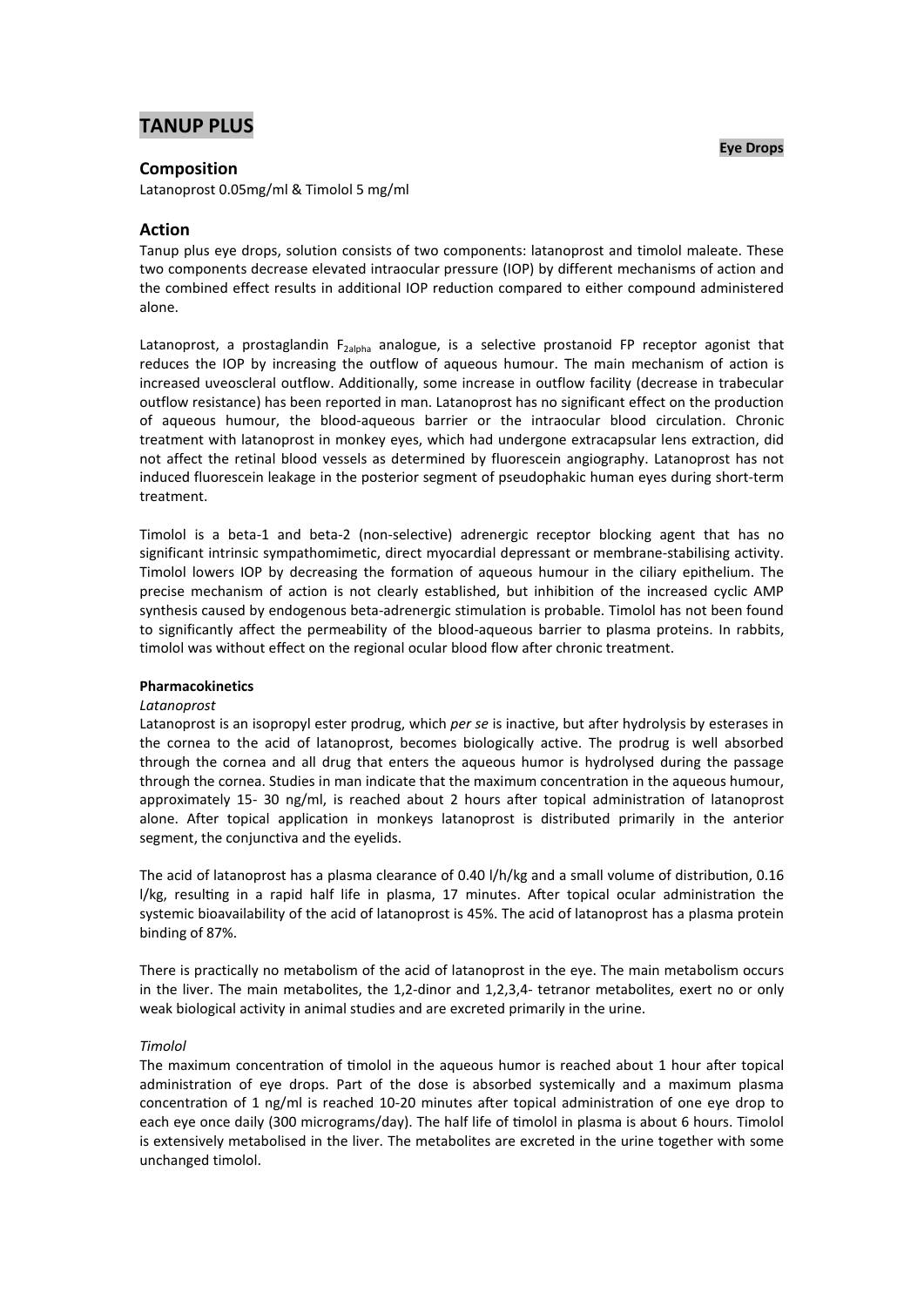## *Latanoprost/Timolol*

No pharmacokinetic interactions between latanoprost and timolol were observed although there was an approximate 2-fold increased concentration of the acid of latanoprost in aqueous humour 1-4 hours after administration of latanoprost/timolol compared to monotherapy.

## **Indications**

Reduction of intraocular pressure (IOP) in patients with open angle glaucoma and ocular hypertension who are insufficiently responsive to topical beta-blockers or prostaglandin analogues.

## **Contraindications**

- Reactive airway disease including bronchial asthma or a history of bronchial asthma, severe chronic obstructive pulmonary disease.
- Sinus bradycardia, sick sinus syndrome sino-atrial block, second or third degree atrioventricular block not controlled with pace-maker, overt cardiac failure, cardiogenic shock.
- Hypersensitivity to the active substances or to any of the excipients.

## **Warnings & Precautions**

## Systemic effects

Like other topically applied ophthalmic agents, latanoprost/timolol is absorbed systemically. Due to beta-adrenergic component timolol, the same types of cardiovascular and pulmonary adverse reactions seen with systemic beta- adrenergic blocking agents may occur. Incidence of systemic ADRs after topical ophthalmic administration is lower than for systemic administration.

To reduce the systemic absorption.

## Cardiac disorders

In patients with cardiovascular diseases (e.g. coronary heart disease, Prinzmetal's Angina and cardiac failure) and hypotension therapy with beta- blockers should be critically assessed and the therapy with other active substances should be considered. Patients with cardiovascular diseases should be watched for signs of deterioration of these diseases and of adverse reactions.

Due to its negative effect on conduction time, betablockers should only be given with caution to patients with first degree heart block.

Cardiac reactions, and rarely, death in association with cardiac failure have been reported following administration of timolol.

### Vascular disorders

Patients with severe peripheral circulatory disturbance/disorders (i.e. severe forms of Raynaud's disease or Raynaud's syndrome) should be treated with caution.

### Respiratory disorders

Respiratory reactions, including death due to bronchospasm in patients with asthma have been reported following administration of some ophthalmic beta- blockers. Latanporost/Timolol should be used with caution in patients with mild/moderate chronic obstructive pulmonary disease (COPD) and only if the potential benefit outweighs the potential risk.

## Hypoglycaemia/diabetes

Beta-blockers should be administered with caution in patients subject to spontaneous hypoglycaemia or to patients with labile diabetes, as beta- blockers may mask the signs and symptoms of acute hypoglycaemia. Beta- blockers may also mask the signs of hyperthyroidism.

## Corneal diseases

Ophthalmic β-blockers may induce dryness of eyes. Patients with corneal diseases should be treated with caution.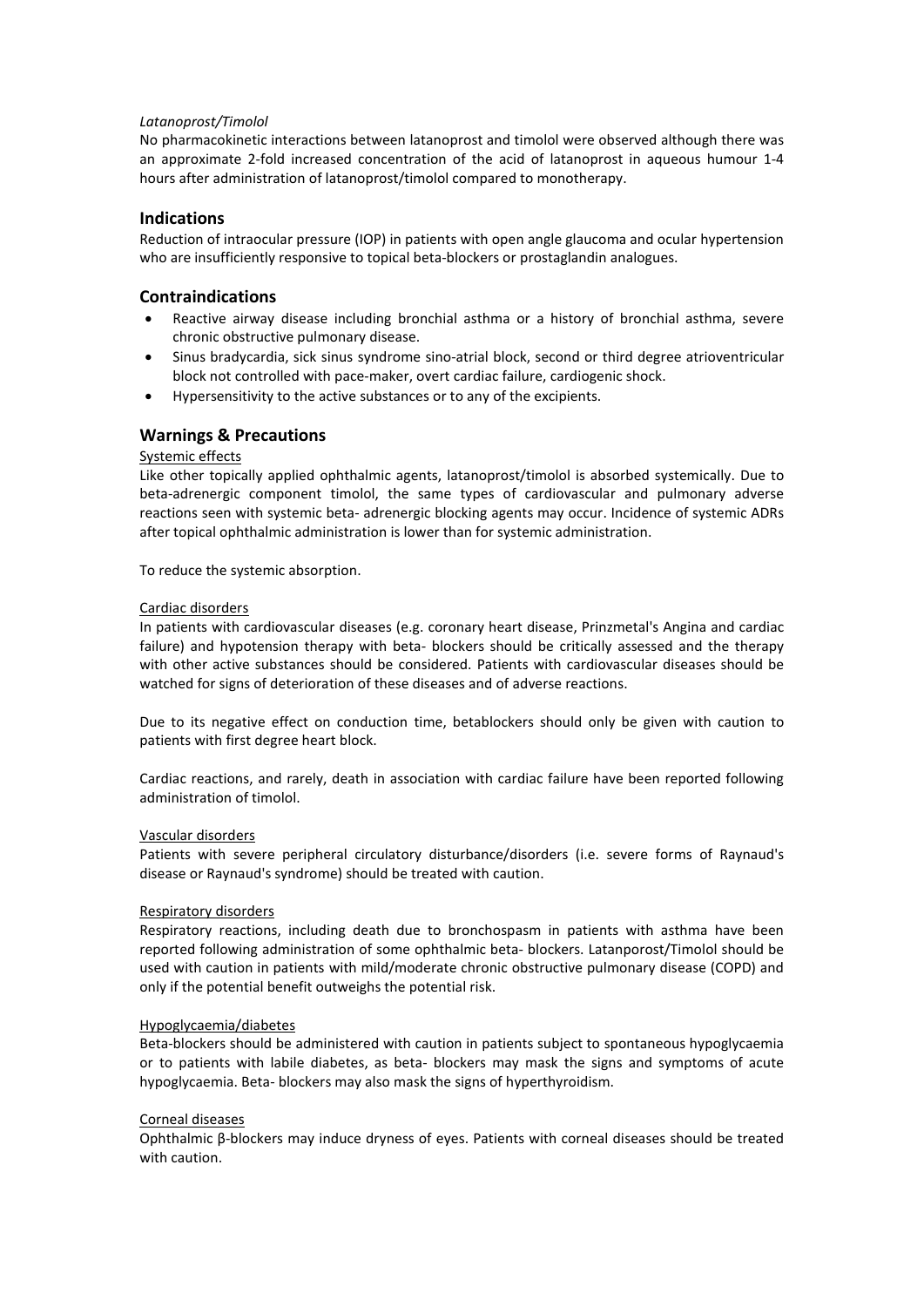### Other beta-blocking agents

The effect on intra-ocular pressure or the known effects of systemic beta- blockade may be potentiated when latanoprost/timolol is given to patients already receiving a systemic beta-blocking agent. The response of these patients should be closely observed. The use of two topical betaadrenergic blocking agents is not recommended.

## Anaphylactic reactions

While taking beta-blockers, patients with a history of atopy or a history of severe anaphylactic reaction to a variety of allergens may be more reactive to repeated challenge with such allergens and unresponsive to the usual dose of adrenaline used to treat anaphylactic reactions.

#### Choroidal detachment

Choroidal detachment has been reported with administration of aqueous suppressant therapy (e.g. timolol, acetazolamide) after filtration procedures.

#### Surgical anaesthesia

Beta-blocking ophthalmological preparations may block systemic beta-agonist effects e.g. of adrenaline. The anaesthesiologist should be informed when the patient is receiving timolol.

#### Concomitant therapy

Timolol may interact with other drugs ,with other medicinal products and other forms of interaction. The use of two local beta-blockers or two local prostaglandins is not recommended.

#### Ocular effects

Latanoprost may gradually change the eye colour by increasing the amount of brown pigment in the iris. Similar to experience with latanoprost eye drops, increased iris pigmentation was seen in 16-20% of all patients treated with latanoprost/timolol for up to one year (based on photographs). This effect has predominantly been seen in patients with mixed coloured irides, i.e. green- brown, yellow-brown or blue/grey-brown, and is due to increased melanin content in the stromal melanocytes of the iris. Typically the brown pigmentation around the pupil spreads concentrically towards the periphery in affected eyes, but the entire iris or parts of it may become more brownish. In patients with homogeneously blue, grey, green or brown eyes, the change has only rarely been seen during two years of treatment in clinical trials with latanoprost.

The change in iris colour occurs slowly and may not be noticeable for several months to years and it has not been associated with any symptom or pathological changes.

No further increase in brown iris pigment has been observed after discontinuation of treatment, but the resultant colour change may be permanent.

Neither naevi nor freckles of the iris have been affected by treatment. Accumulation of pigment in the trabecular meshwork or elsewhere in the anterior chamber has not been observed but patients should be examined regularly and, depending on the clinical situation, treatment may be stopped if increased iris pigmentation ensues.

Before treatment is instituted patients should be informed of the possibility of a change in eye colour. Unilateral treatment can result in permanent heterochromia.

There is no documented experience with latanoprost in inflammatory, neovascular or chronic angle closure glaucoma, in open angle glaucoma of pseudophakic patients and in pigmentary glaucoma. Latanoprost has no or little effect on the pupil but there is no documented experience in acute attacks of closed angle glaucoma. Therefore it is recommended that latanoprost/timolol should be used with caution in these conditions until more experience is obtained.

Latanoprost should be used with caution in patients with a history of herpetic keratitis, and should be avoided in cases of active herpes simplex keratitis and in patients with a history of recurrent herpetic keratitis specifically associated with prostaglandin analogues.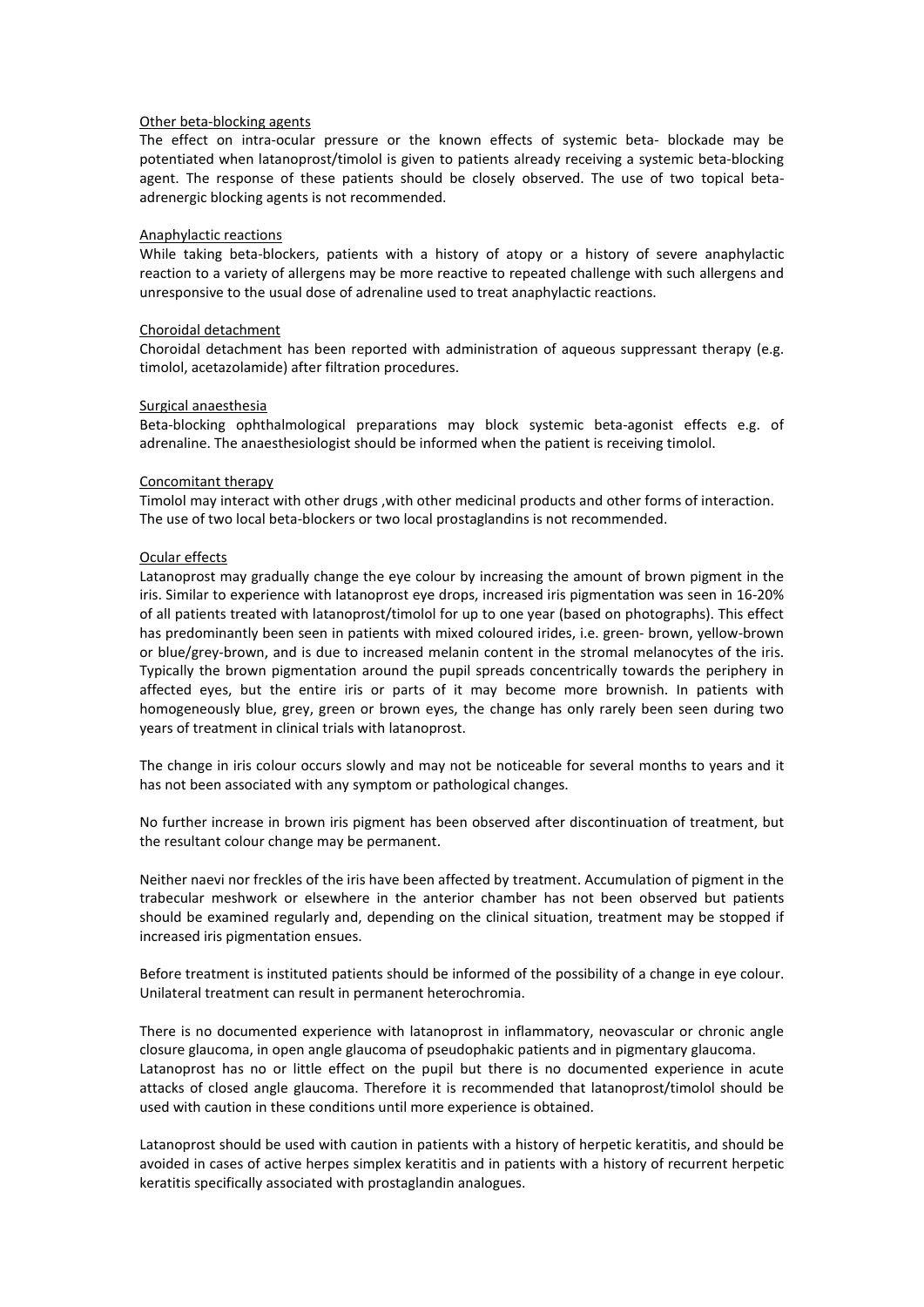Macular oedema, including cystoid macular oedema, has been reported during treatment with latanoprost. These reports have mainly occurred in aphakic patients, in pseudophakic patients with a torn posterior lens capsule, or in patients with known risk factors for macular oedema. Latanoprost/timolol should be used with caution in these patients.

## Use of contact lenses

Latanoprost/Timolol contains benzalkonium chloride, which is commonly used as a preservative in ophthalmic products. Benzalkonium chloride has been reported to cause punctuate keratopathy and/or toxic ulcerative keratopathy, may cause eye irritation and is known to discolour soft contact lenses. Close monitoring is required with frequent or prolonged use of Latanoprost/Timolol in dry eye patients, or in conditions where the cornea is compromised. Contact lenses may absorb benzalkonium chloride and these should be removed before applying the eye drops but may be reinserted after 15 minutes.

### *Pregnancy*

## Latanoprost:

There are no adequate data from the use of latanoprost in pregnant women. Studies in animals have shown reproductive toxicity . The potential risk for humans is unknown.

Timolol:

There are no adequate data from the use of timolol in pregnant women. Timolol should not be used during pregnancy unless clearly necessary. To reduce the systemic absorption.

Epidemiological studies have not revealed malformative effects but show a risk for intra uterine growth retardation when betablockers are administered by the oral route. In addition, signs and symptoms of beta-blockade (e.g. bradycardia, hypotension, respiratory distress and hypoglycaemia) have been observed in the neonate when beta-blockers have been administered until delivery. If Latanoprost/Timolol is administered until delivery, the neonate should be carefully monitored during the first days of life.

Consequently, Latanprost/Timolol should not be used during pregnancy .

### *Lactation*

Beta-blockers are excreted in breast milk. However, at therapeutic doses of timolol in eye drops it is not likely that sufficient amounts would be present in breast milk to produce clinical symptoms of beta-blockade in the infant. To reduce the systemic absorption.

Latanoprost and its metabolites may pass into breast milk.

Latanoprost/Timolol should therefore not be used in women who are breast- feeding.

## **Adverse Reactions**

For latanoprost, the majority of adverse events relate to the ocular system. Other ocular adverse events are generally transient and occur on dose administration. For timolol, the most serious adverse events are systemic in nature, including bradycardia, arrhythmia, congestive heart failure, bronchospasm and allergic reactions.

Like other topically applied ophthalmic drugs, timolol is absorbed into the systemic circulation. This may cause similar undesirable effects as seen with systemic betablocking agents. Incidence of systemic ADRs after topical ophthalmic administration is lower than for systemic administration. Listed adverse reactions include reactions seen within the class of ophthalmic beta-blockers.

Treatment related adverse events seen in clinical trials with latanoprost and timolol are listed below. Adverse events are categorized by frequency as follows:

| very common | (21/10)                               |
|-------------|---------------------------------------|
| common      | $( \geq 1/100 \text{ to } <1/10 )$    |
| uncommon    | $( \geq 1/1000 \text{ to } < 1/100 )$ |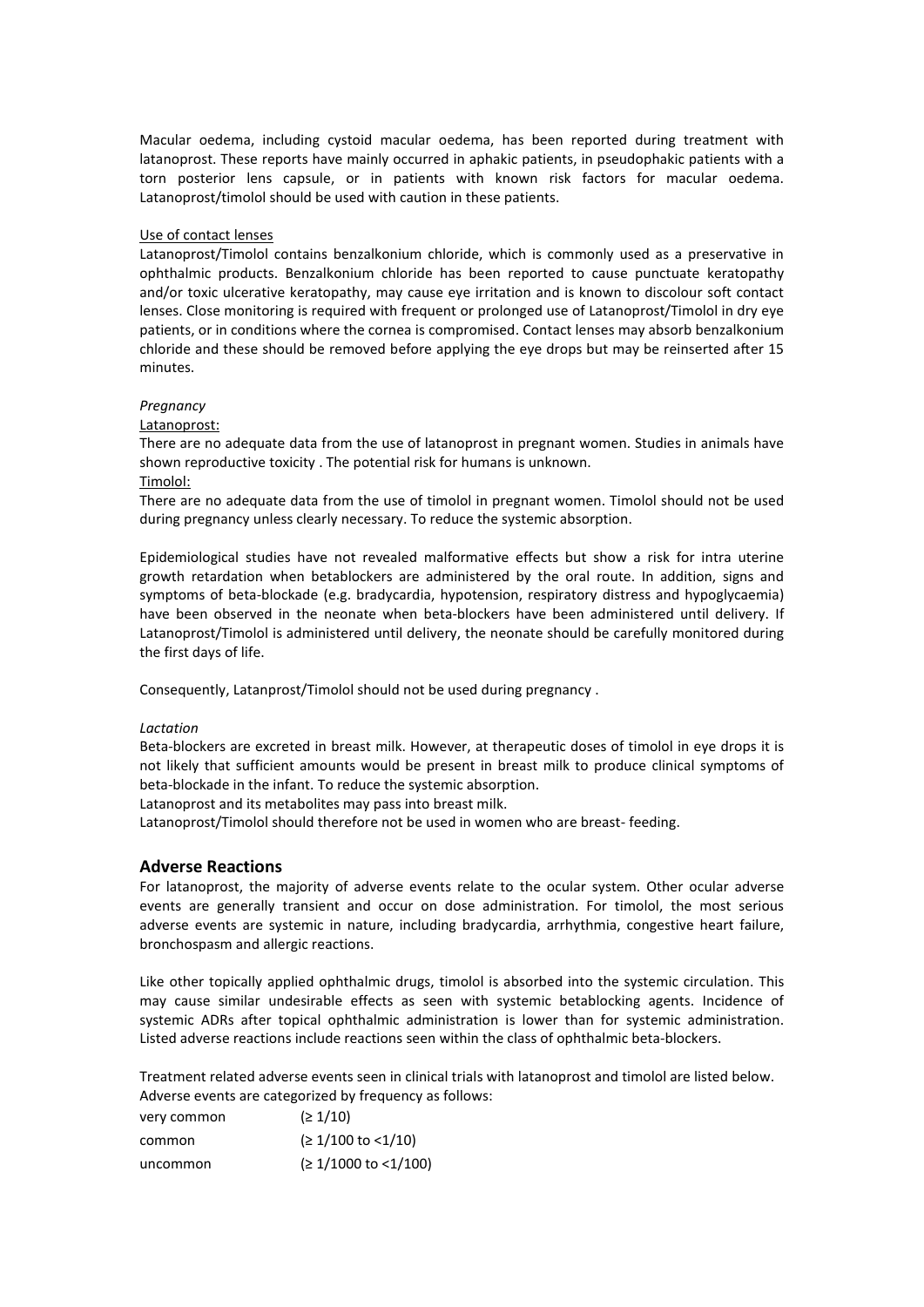| rare      | $( \geq 1/10,000 \text{ to } < 1/1000 )$      |
|-----------|-----------------------------------------------|
| very rare | $(1/10,000)$                                  |
| not known | (cannot be estimated from the available data) |

### *Nervous System Disorders*

Uncommon: Headache.

| Eye Disorders: |                                                                                                        |
|----------------|--------------------------------------------------------------------------------------------------------|
| Very common:   | Increased iris pigmentation.                                                                           |
| Common:        | Eye irritation (including stinging, burning and itching), eye pain.                                    |
| Uncommon:      | Eye hyperaemia, conjunctivitis, vision blurred, lacrimation increased, blepharitis, corneal disorders. |

*Skin and Subcutaneous Tissue Disorders:* Uncommon: Skin rash, pruritus.

Additional adverse events have been reported specific to the use of the individual components of the medicinal product either in clinical studies, spontaneous reports or in the available literature.

For latanoprost, these are: *Infections and infestations:*  Herpetic keratitis

*Nervous System Disorders:* Dizziness

### *Eye Disorders:*

Eyelash and vellus hair changes (increased length, thickness, pigmentation, and number), punctate epithelial erosions, periorbital oedema, iritis/uveitis, macular oedema (in aphakic, pseudophakic patients with torn posterior lens capsules or in patients with known risk factors for macular oedema), dry eye, keratitis, corneal oedema and erosions, misdirected eyelashes sometimes resulting in eye irritation, iris cyst, photophobia, periorbital and lid changes resulting in deepening of the eyelid sulcus.

#### *Cardiac Disorders:*

Aggravation of angina in patients with pre-existing disease, palpitations.

*Respiratory, Thoracic and Mediastinal Disorders:* Asthma, asthma aggravation, dyspnoea.

*Skin and Subcutaneous Tissue Disorders:*  Darkening of palpebral skin.

*Musculoskeletal and Connective Tissue Disorders:* Joint pain, muscle pain.

## *General disorders and Administration Site Conditions:* Chest pain.

For timolol, these are:

*Immune System Disorders:*

Systemic allergic reactions including angioedema, urticaria, localized and generalized rash, pruritus, and anaphylactic reaction.

*Metabolism and nutrition disorders:*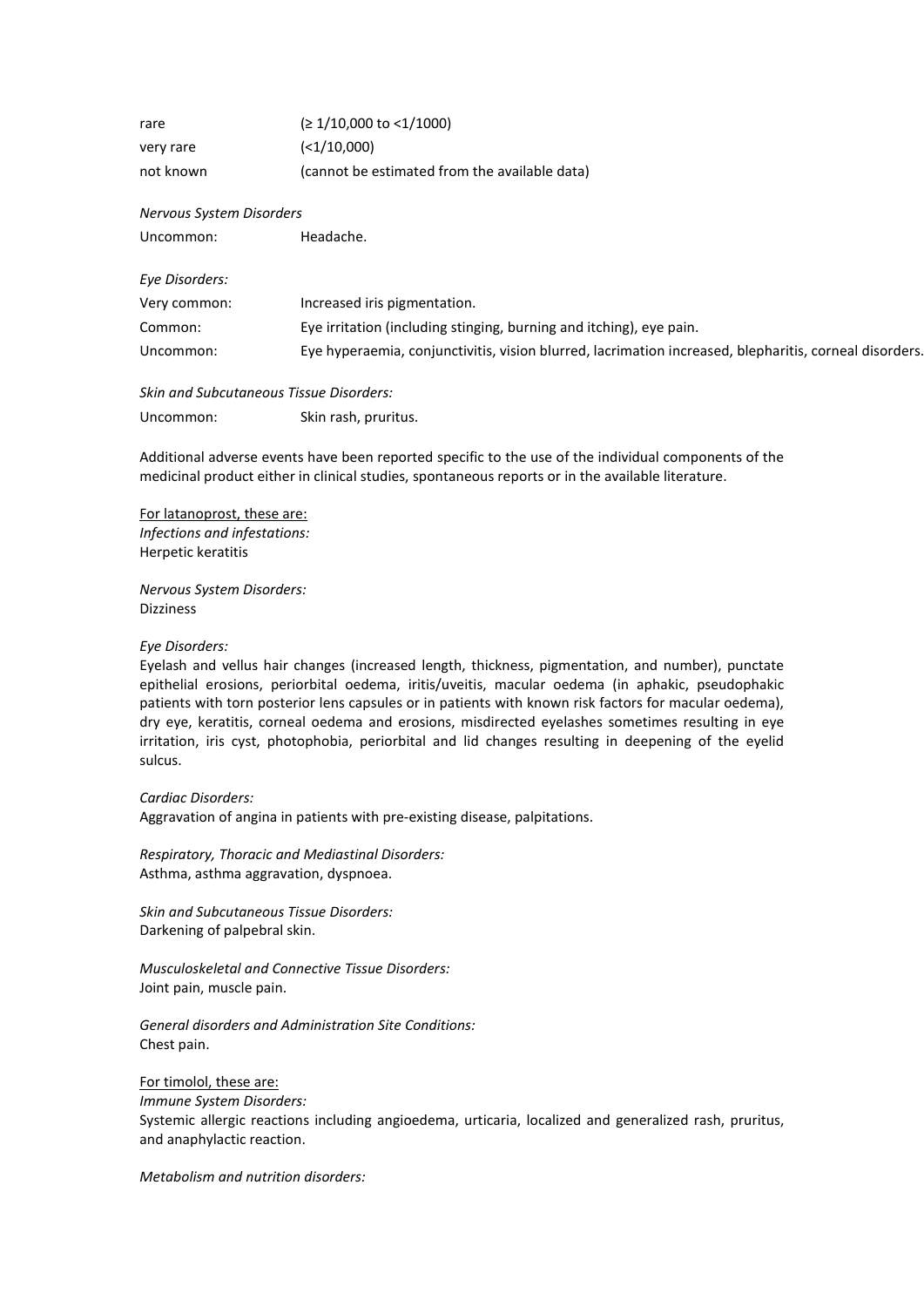Hypoglycaemia.

*Psychiatric Disorders:* Insomnia, depression, nightmares, memory loss.

#### *Nervous System Disorders:*

Syncope, cerebrovascular accident, cerebral ischemia, increases in signs and symptoms of myasthenia gravis, dizziness, paraesthesia, and headache.

#### *Eye Disorders:*

Signs and symptoms of ocular irritation (e.g. burning, stinging, itching, tearing, redness), blepharitis, keratitis, blurred vision and choroidal detachment following filtration surgery (see section 4.4), decreased corneal sensitivity, dry eyes, corneal erosion, ptosis, diplopia.

*Ear and Labyrinth Disorders:* Tinnitus.

#### *Cardiac Disorders*

Bradycardia, chest pain, palpitations, oedema, arrhythmia, congestive heart failure, atrioventricular block, cardiac arrest, cardiac failure.

*Vascular Disorders:*

Hypotension, Raynaud's phenomenon, cold hands and feet.

#### *Respiratory, Thoracic and Mediastinal Disorders*

Bronchospasm (predominantly in patients with pre-existing bronchospastic disease), dyspnoea, cough.

*Gastrointestinal Disorders* Dysgeusia, nausea, dyspepsia, diarrhoea, dry mouth, abdominal pain, vomiting.

*Skin and Subcutaneous Tissue Disorders:* Alopecia, psoriasiform rash or exacerbation of psoriasis, skin rash.

*Musculoskeletal and Connective Tissue Disorders:* Myalgia

*Reproductive System and Breast Disorders:* Sexual dysfunction, decreased libido.

## *General Disorders and Administration Site Conditions:*

Asthenia/fatigue.

Cases of corneal calcification have been reported very rarely in association with the use of phosphate containing eye drops in some patients with significantly damaged corneas.

## **Drug Interactions**

No specific drug interaction studies have not been performed with Latanoprost/Timolol.

There have been reports of paradoxical elevations in intraocular pressure following the concomitant ophthalmic administration of two prostaglandin analogues. Therefore, the use of two or more prostaglandins, prostaglandin analogues, or prostaglandin derivatives is not recommended.

There is a potential for additive effects resulting in hypotension and/or marked bradycardia when ophthalmic beta-blockers solution is administered concomitantly with oral calcium channel blockers, beta-adrenergic blocking agents, antiarrhythmics (including amiodarone), digitalis glycosides, parasympathomimetics, guanethidine.